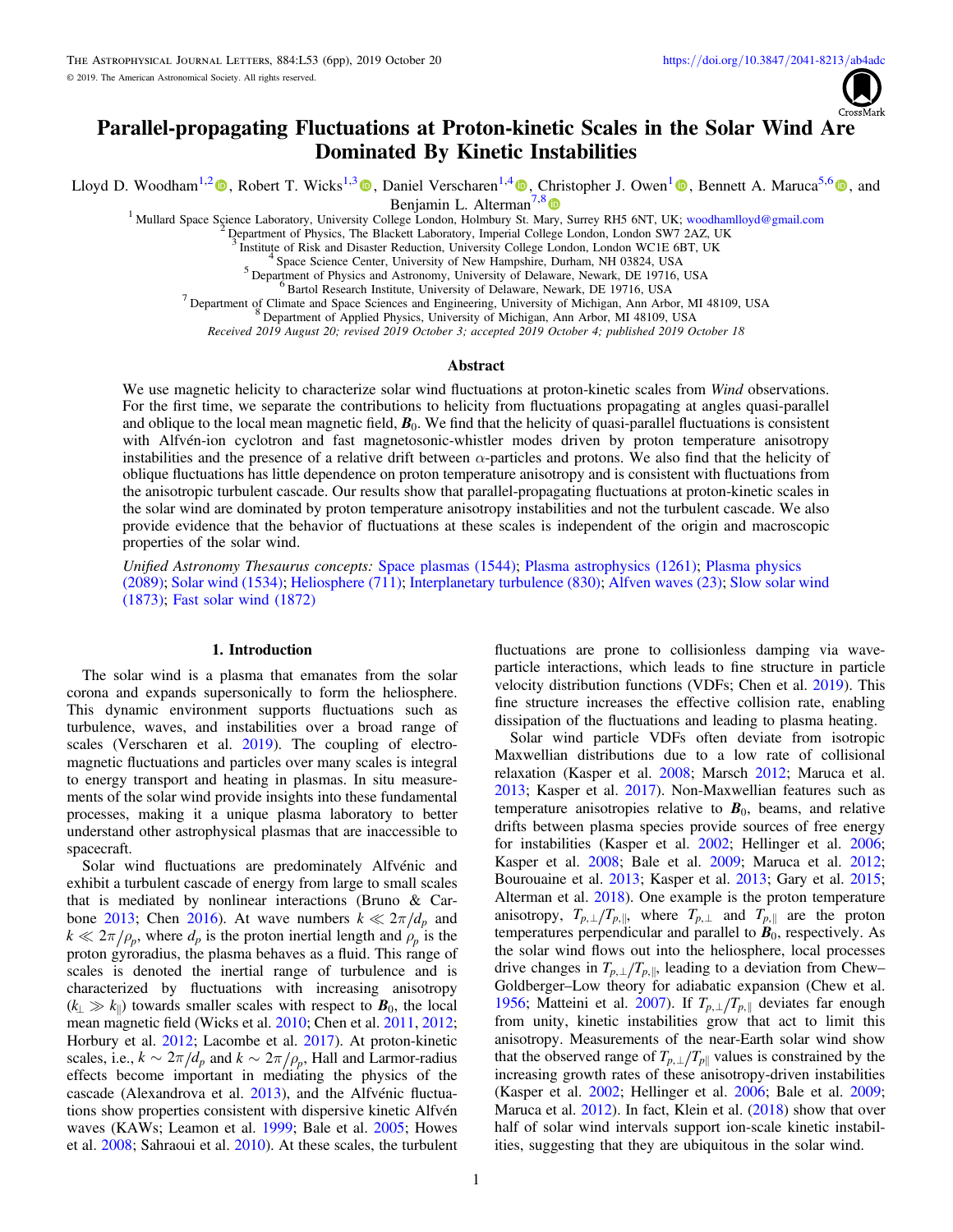<span id="page-1-0"></span>Four kinetic instabilities driven by proton temperature anisotropy are relevant in the solar wind. The Alfvén ioncyclotron (AIC) and mirror-mode instabilities are unstable at  $T_{p,\perp}$  sufficiently greater than  $T_{p,\parallel}$ . On the other hand, the parallel and oblique firehose instabilities are unstable at  $T_{p,\parallel}$ sufficiently greater than  $T_{p,\perp}$ . The AIC and parallel firehose instabilities have maximum growth rates for wave vectors, *k*, that are parallel to  $B_0$ , which respectively leads to growing AIC and fast magnetosonic-whistler (FMW) modes at  $k_{\parallel}d_p \lesssim 1$ . Conversely, the mirror-mode and oblique firehose instabilities, have maximum growth rates for  $k$  at angles oblique to  $B_0$ , and drive modes at  $k_{\perp} \rho_p \lesssim 1$  that do not propagate in the plasma frame. The two parallel instabilities can also be driven unstable by particle beams and drifts (Bourouaine et al. [2013](#page-4-0); Verscharen et al. [2013](#page-5-0)), for example, the differential flow between  $\alpha$ -particles and protons,  $v_d = v_\alpha - v_p$  (Neugebauer et al. [1994](#page-5-0), [1996;](#page-5-0) Steinberg et al. [1996](#page-5-0)). This drift velocity is about  $v_d \approx 0.6 v_A$ , where  $v_A$  the local Alfvén speed, and directed along  $B_0$  away from the Sun (Kasper et al. [2006](#page-4-0); Alterman et al. [2018](#page-4-0)). Podesta & Gary ([2011a,](#page-5-0) [2011b](#page-5-0)) show that the presence of a differential flow leads to a preferential driving of the AIC and parallel firehose instabilities in the direction of  $v_d$  and  $-v_d$ , respectively.

Several studies (He et al. [2011,](#page-4-0) [2012a,](#page-4-0) [2012b;](#page-4-0) Podesta & Gary [2011b;](#page-5-0) Klein et al. [2014](#page-5-0); Bruno & Telloni [2015;](#page-4-0) Telloni et al. [2015](#page-5-0)) use magnetic helicity to characterize solar wind fluctuations at proton-kinetic scales. However, Taylor's hypothesis (Taylor [1938](#page-5-0)) limits single-spacecraft observations to the spacecraft frame, so that we can only measure a projection of *k* along the flow direction past the spacecraft,  $k_r = \mathbf{k} \cdot \mathbf{v}_{sw}$ , where  $\mathbf{v}_{sw}$  is the solar wind velocity. In this Letter, we use a novel method to measure the wave-vector anisotropy of solar wind magnetic field fluctuations using magnetic helicity (Wicks et al. [2012](#page-5-0)). For the first time, we separate the helicity of fluctuations propagating at quasi-parallel and oblique angles to  $B_0$ . We find that periods of strong coherent helicity correspond to parallel-propagating fluctuations during intervals in which the plasma is unstable due to its proton temperature anisotropy. These fluctuations are preferentially driven due to the presence of a significant drift between  $\alpha$ particles and protons. Furthermore, we show that the continual background helicity in the solar wind corresponds to fluctuations propagating oblique to  $B_0$ . The amplitude of this signature shows little dependence on  $\beta_{p,\parallel}$  and  $T_{p,\perp}/T_{p,\parallel}$ , and we attribute these fluctuations to the anisotropic turbulent cascade (Horbury et al. [2008;](#page-4-0) Chen et al. [2010](#page-4-0); Wicks et al. [2010](#page-5-0)). Our results suggest there is no strong parallel component of the turbulent cascade at proton-kinetic scales.

#### 2. Magnetic Helicity

Magnetic helicity is a measure of the phase coherence between magnetic field components and serves as a useful indicator of the polarization properties of solar wind fluctuations. The fluctuating magnetic helicity density in spectral form is defined as  $H_m(k) \equiv A(k) \cdot B^*(k)$ , where *A* is the fluctuating magnetic vector potential,  $\boldsymbol{B}$  is the fluctuating magnetic field, and the asterisk indicates the complex conjugate of the Fourier coefficients (Matthaeus & Goldstein [1982](#page-5-0)). From a singlespacecraft time series of magnetic field measurements, we can only determine a reduced form of the magnetic helicity density (Batchelor [1970;](#page-4-0) Montgomery & Turner [1981;](#page-5-0) Matthaeus et al.

[1982](#page-5-0)):

$$
H_m^r(k_r) = \frac{2 \operatorname{Im} \{ \mathsf{P}_{TN}(k_r) \}}{k_r},\tag{1}
$$

where  $P_{ii}(k_r) = B_i^*(k_r) \cdot B_i(k_r)$  is the reduced power spectral tensor in RTN coordinates. We define the normalized reduced fluctuating magnetic helicity density as:

$$
\sigma_m(k_r) \equiv \frac{k_r H_m^r(k_r)}{|\mathbf{B}(k_r)|^2} = \frac{2 \operatorname{Im} \{ \mathsf{P}_{\text{TN}}(k_r) \}}{\operatorname{Tr} \{ \mathsf{P}(k_r) \}},
$$
(2)

where  $Tr\{\}$  denotes the trace. Here,  $\sigma_m(k_r)$  is dimensionless and takes values between  $[-1, 1]$ , where  $\sigma_m = -1$  indicates purely left-handed and  $\sigma_m = +1$  indicates purely right-handed circular fluctuations, respectively. A value of  $\sigma_m = 0$  indicates no overall coherence. We define the field-aligned coordinate system  $(\hat{x}, \hat{y}, \hat{z})$ ,

$$
\hat{z} = \frac{\boldsymbol{B}_0}{|\boldsymbol{B}_0|}; \, \hat{y} = -\frac{\boldsymbol{v}_{\text{sw}} \times \boldsymbol{B}_0}{|\boldsymbol{v}_{\text{sw}} \times \boldsymbol{B}_0|}; \, \hat{x} = \hat{y} \times \hat{z}, \tag{3}
$$

so that  $v_{sw}$  lies in the  $\hat{x} - \hat{z}$  plane (Wicks et al. [2012](#page-5-0)). This coordinate system exploits Taylor's hypothesis so that we can separate the different contributions to magnetic helicity from fluctuations propagating quasi-parallel and oblique to  $B_0$  using the definition:

$$
\sigma_{ij}(k_r) = \frac{2 \operatorname{Im} \{ \mathsf{P}_{ij}(k_r) \}}{\operatorname{Tr} \{ \mathsf{P}(k_r) \}},\tag{4}
$$

where the indices *i*,  $j = x$ ,  $y$ ,  $z$ . Therefore,  $\sigma_{xy}$  gives the helicity of fluctuations with  $k \times B_0 \simeq 0$  and  $\sigma_{xy}$  the helicity for fluctuations with  $k \times B_0 \neq 0$ . The component  $\sigma_{xz}$  integrates to zero if the distribution of fluctuation power is gyrotropic. This novel analysis technique allows us to recover additional information about the wave-vector of the fluctuations using magnetic helicity, without assuming any particular linear or nonlinear wave mode.

### 3. Method

We analyze magnetic field and ion moment data from the MFI fluxgate magnetometer (Lepping et al. [1995;](#page-5-0) Koval & Szabo [2013](#page-5-0)) and SWE Faraday cup (Ogilvie et al. [1995](#page-5-0); Kasper et al. [2006](#page-4-0)) instruments on board the Wind spacecraft (Acuña et al. [1995](#page-4-0)) from 2004 June to 2018 October. We neglect collisionally old wind,  $A_c \ge 1$ , where  $A_c$  is the collisional age (Maruca et al. [2013](#page-5-0)), which estimates the number of collisional timescales for protons. To account for heliospheric sector structure in the magnetic field measurements, we first calculate the Parker-spiral angle,  $\theta_{rB}$  = arctan( $B_{0,T}/B_{0,R}$ ), where  $B_{0,R}$  and  $B_{0,T}$  are the average components of  $\mathbf{B}_0$  over 92 s periods. If  $\langle \theta_{rB} \rangle$  over a two day period exceeds 45° from the radial direction, we reverse the signs of the  $B_{0,R}$  and  $B_{0,T}$  components so that inwards fields are rotated outwards. This procedure removes the inversion of the sign of magnetic helicity due to the direction  $B_0$  with respect to the Sun.

We transform the 11 Hz magnetic field data into fieldaligned coordinates (Equation  $(3)$ ) using  $B_0$  averaged over 92 s. We compute the continuous wavelet transform (Torrence & Compo [1998](#page-5-0)) using a Morlet wavelet to obtain  $P(f)$  as a function of the spacecraft-frame frequency,  $f = k_r |v_{sw}|/2\pi$ .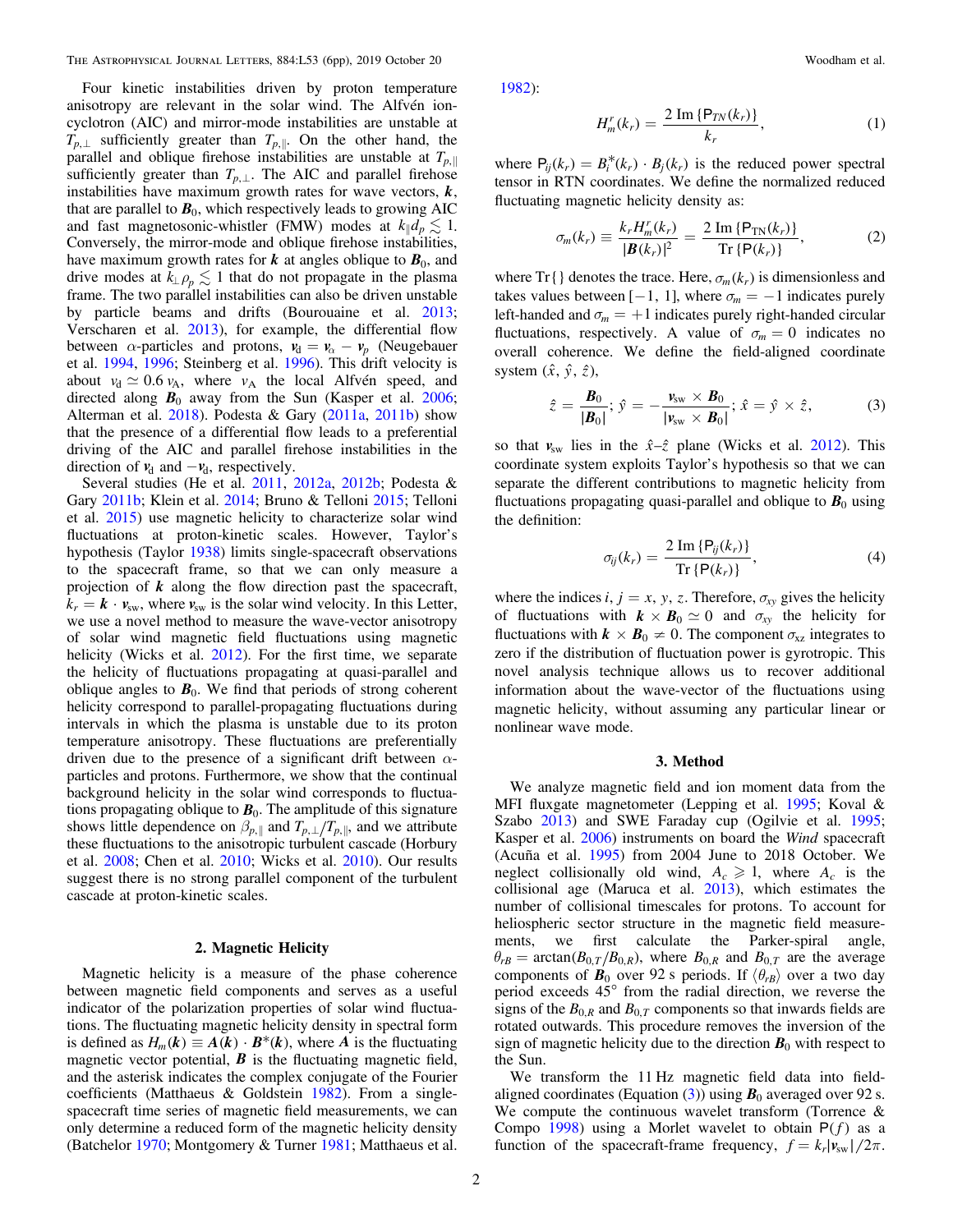<span id="page-2-0"></span>Table 1 The Four Cases for  $\mathbf{k} \cdot \mathbf{B}_0$  in the Solar Wind Due to Sector Structure

|                                |            | П         | Ш         | IV       |
|--------------------------------|------------|-----------|-----------|----------|
| $\bm{B}_0$<br>$\boldsymbol{k}$ | Out<br>Out | Out<br>In | In<br>Out | In<br>In |
| $\sigma_L$ <sup>a</sup>        |            |           |           |          |
| $\sigma_R$                     |            |           |           |          |

Note.

<sup>a</sup> Here,  $\sigma$ <sub>L</sub> and  $\sigma$ <sub>R</sub> give the sign of the magnetic helicity due to left-handed and right-handed fluctuations, respectively. The +(−) sign designates a positive (negative) helicity.

We then calculate magnetic helicity spectra,  $\sigma_{xy}$  and  $\sigma_{xy}$ , using Equation  $(4)$  $(4)$  $(4)$ . We average the spectra over 92 s so that a single spectrum overlaps with exactly one SWE measurement, giving a total of 1,696,270 observations, excluding data gaps. This averaging ensures that fluctuations persist for at least several proton gyro-periods,  $2\pi/\Omega_p$ , to give a clear coherent helicity signature at proton-kinetic scales. Following Woodham et al. ([2018](#page-5-0)), we estimate the amplitude of  $\sigma_{xy}$  and  $\sigma_{xy}$  at protonkinetic scales by fitting a Gaussian to the coherent peak in each spectrum at frequencies  $f \sim 0.8$  Hz, close to the Taylor-shifted frequencies for  $d_p$  and  $\rho_p$ . We neglect any peak at  $f > f_{\text{noise}}$ , the frequency at which instrumental noise of the MFI magnetometer becomes significant.<sup>9</sup> We also reject a spectrum if the angular deviation in  $\boldsymbol{B}$  exceeds 15 $^{\circ}$  during the measurement period to ensure that fluctuations at proton-kinetic scales retain their anisotropy with respect to  $B_0$  over 92 s. We designate the amplitude of the peak in each  $\sigma_{xy}$  and  $\sigma_{xy}$  spectrum as  $\sigma_{\parallel}$  and  $\sigma_{\perp}$ , respectively.

We bin  $\sigma_{\parallel}$  and  $\sigma_{\perp}$  in  $\beta_{p,\parallel} - T_{p,\perp}/T_{p,\parallel}$  space using logarithmic bins, where  $\beta_{p, \parallel} = n_p k_B T_{p, \parallel}/(B_0^2/2\mu_0)$ ,  $n_p$  is the proton density and  $B_0 = |\mathbf{B}_0|$ . We use equal bin widths of  $\Delta \log_{10}(\beta_{p,||}) = \Delta \log_{10}(T_{p,\perp}/T_{p,||}) = 0.05$  and restrict our analysis to  $0.01 \le \beta_{p,\parallel} \le 10$  and  $0.1 \le T_{p,\perp}/T_{p,\parallel} \le 10$ . In our plots, we neglect any bins with fewer than 10 data points to increase the likelihood of statistical convergence. In this parameter space we overplot contours of constant maximum growth rate,  $\gamma/\Omega_p$ , for the four kinetic instabilities driven by proton temperature anisotropy. We calculate these contours using linear Vlasov–Maxwell theory (see Maruca et al. [2012](#page-5-0) and references therein).

### 4. Results and Discussion

The presence of an  $\alpha$ -particle drift can break the symmetry of the proton VDFs, leading to a preferential driving of waves generated by anisotropy-driven AIC and parallel firehose instabilities. Linear Vlasov–Maxwell theory shows that the growth rates of AIC and FMW modes are greater in the antisunward and sunward directions, respectively, for  $v<sub>d</sub>$  directed anti-sunward (Podesta & Gary [2011a](#page-5-0), [2011b](#page-5-0)). The propagation of AIC and FMW modes in different directions therefore leads to sign changes in the helicity of these waves when  $\sigma_{\parallel}$  is transformed from the plasma-frame to the spacecraft-frame. We summarize the possible cases for the sign of  $\sigma_{\parallel}$  in Table 1. For example, if  $B_0$  is directed anti-sunward, then left-handed AIC modes will have  $\sigma_{\parallel} < 0$  or  $\sigma_{\parallel} > 0$  if they propagate anti-



**Figure 1.** Median value of  $\sigma_{\parallel}$  across  $\beta_{p,\parallel} - T_{p,\perp}/T_{p,\parallel}$  space. We overplot contours of different constant maximum growth rates,  $\gamma/\Omega_p$ , for the AIC and parallel firehose instabilities.

sunward or sunward, respectively. By accounting for sector structure (see Section [3](#page-1-0)), our resulting data set is consistent with either case I or II from Table 1, removing ambiguity in the sign of  $\sigma_{\parallel}$  due to the direction of  $\mathbf{B}_0$ . Therefore, we hypothesize that  $\sigma_{\parallel}$  < 0 for both AIC and FMW modes present at protonkinetic scales in the solar wind.

To test this hypothesis, we plot in Figure 1 the median  $\sigma_{\parallel}$ -value across the  $\beta_{p,\parallel}$  -  $T_{p,\perp}/T_{p,\parallel}$  plane. The black dashed lines show contours of constant  $\gamma/\Omega_p$  for the AIC and parallel firehose instabilities, which have greater growth rates along  $B_0$ . We see that the solar wind plasma occupies a significant extent of parameter space in the regions unstable to both the AIC and parallel firehose instabilities, as widely reported in the literature (e.g., Hellinger et al. [2006](#page-4-0); Bale et al. [2009;](#page-4-0) Maruca et al. [2012](#page-5-0)). In these regions of parameter space, we see two distinct signatures at  $T_{p,\perp} > T_{p,\parallel}$  and  $T_{p,\perp} < T_{p,\parallel}$  where the median value of  $\sigma_{\parallel}$  assumes more negative values. These signatures indicate the presence of coherent fluctuations that we attribute to growing modes from these instabilities. The minimum helicity is about  $\sigma_{\parallel} \simeq -0.6$  for the AIC modes and  $\sigma_{\parallel} \simeq -0.4$ for the FMW modes. Since  $\sigma_{\parallel} < 0$  corresponds to left-handed helicity in the spacecraft frame, Figure 1 indicates that AIC modes are preferentially driven anti-sunward, and that FMW modes are preferentially driven sunward. We confirm that these fluctuations have median  $k_{\parallel}d_p \sim 1$  at the peak value of  $\sigma_{\parallel}$  from Figure 1 (not shown here), in agreement with the predictions for linear growth of AIC and FMW modes (e.g., see Klein & Howes [2015](#page-4-0)). This result is consistent with our predictions as well as observations of quasi-parallel propagating waves in the solar wind (Tsurutani et al. [1994;](#page-5-0) Jian et al. [2009,](#page-4-0) [2010;](#page-4-0) He et al. [2011](#page-4-0), [2012a](#page-4-0), [2012b](#page-4-0), [2015;](#page-4-0) Podesta & Gary [2011b](#page-5-0); Jian et al. [2014](#page-4-0); Klein et al. [2014;](#page-5-0) Bruno & Telloni [2015](#page-4-0); Telloni et al. [2015](#page-5-0); Telloni & Bruno [2016;](#page-5-0) Wicks et al. [2016;](#page-5-0) Zhao et al. [2018](#page-5-0), [2019](#page-5-0)). Away from the unstable regions of the

See the Appendix in Woodham et al. ([2018](#page-5-0)).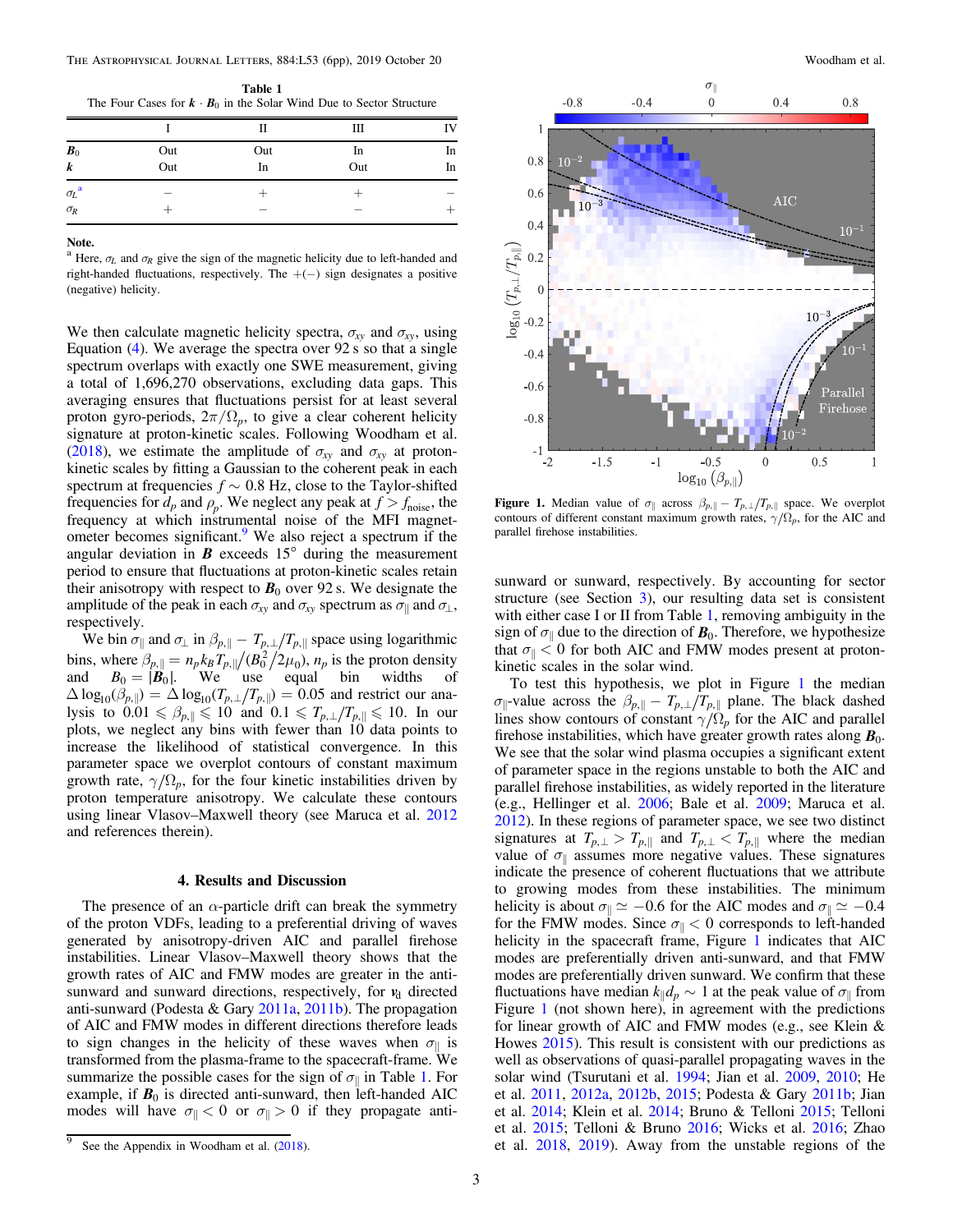<span id="page-3-0"></span>

Figure 2. Median parallel  $\alpha$ -proton drift,  $|v_{d,||}|/v_A$ , across  $\beta_{p,||} - T_{p,\perp}/T_{p,||}$ space. We overplot contours of constant maximum growth rate,  $\gamma/\Omega_p = 10^{-2}$ , for the AIC and parallel firehose instabilities. We also show contours of constant  $\sigma_{\parallel}$  from Figure [1](#page-2-0) for reference.

parallel instabilities in parameter space and close to  $T_{p,\perp} \simeq T_{p,\parallel}$ ,  $\sigma_{\parallel} \simeq 0$ , which indicates a lack of coherence in *B*.

In Figure 2, we plot the median value of  $|v_{d,||}|/v_A$ , the  $\alpha$ particle parallel drift speed normalized by the Alfvén speed, across the  $\beta_{p, \parallel} - T_{p, \perp}/T_{p, \parallel}$  plane. We define  $v_{d, \parallel} = v_d \cdot B_0 / |B_0|$ . We include contours of constant  $\sigma_{\parallel}$  from Figure [1](#page-2-0) to show the correlation between  $|v_{d,||}|/v_A$  and  $\sigma_{||}$  in this space. When a significant drift exists close to the unstable regions of the AIC and parallel firehose instabilities, a coherent signature in  $\sigma_{\parallel}$  also exists. The drift is stronger for  $T_{p,\perp}/T_{p,\parallel} > 1$ , reaching a maximum of  $|v_{d,\parallel}| \simeq 0.6 v_A$  at  $\beta_{p,\parallel} > 0.1$ . This peak in  $|v_{d,\parallel}|$ occurs in the region of parameter space dominated by fast wind streams (Matteini et al. [2007](#page-5-0)). For parallel firehose unstable regions of the parameter space, the drift is significantly weaker, reaching a maximum of  $|v_{d,||}| \simeq 0.2$   $v_A$ . Therefore, the presence of a drift between ion species in the solar wind can explain the preferential driving associated with the AIC and FMW modes, which is consistent with previous studies (Podesta & Gary [2011a](#page-5-0); Verscharen et al. [2013;](#page-5-0) Klein et al. [2018](#page-4-0)).

Finally, in Figure 3 we plot the median  $\sigma_{\perp}$ -value in the same parameter space. We include contours of constant  $\gamma/\Omega_p$  for the mirror-mode and oblique firehose instabilities since these have higher growth rates at angles oblique to  $B_0$ . Throughout Figure 3,  $\sigma_{\perp} > 0$  and peaks at  $\sigma_{\perp} \simeq 0.3$ , close to  $\beta_{p, \parallel} \simeq 0.8$  and  $T_{p,\perp} \sim T_{p,\parallel}$ . This peak lies in a region of parameter space dominated by fast wind, which is typically more Alfvénic (Stansby et al. [2019](#page-5-0)). There is also a small enhancement in the helicity in the unstable region of the oblique firehose instability, suggesting the presence of driven modes with a right-handed helicity in the spacecraft-frame. We do not expect to observe a signature from mirror-modes because they represent structures with  $\boldsymbol{B}$  directed along  $\boldsymbol{B}_0$ , which will not be measurable using magnetic helicity.



**Figure 3.** Median value of  $\sigma_{\perp}$  across  $\beta_{p, \parallel} - T_{p, \perp} / T_{p, \parallel}$  space. We overplot contours of different constant maximum growth rates,  $\gamma/\Omega_p$ , for the mirrormode and oblique firehose instabilities.

The lack of a strong dependence of the distribution of  $\sigma_{\perp}$  on  $\beta_{p, \parallel}$  and  $T_{p, \perp}/T_{p, \parallel}$  implies that the dominant source of these fluctuations is unlikely to be related to kinetic instabilities. Instead, due to the anisotropic nature of the turbulent cascade at proton-kinetic scales, we expect turbulent fluctuations to contribute to  $\sigma_{\perp}$  due to the mode conversion of Alfvénic to KAW-like fluctuations at these scales (Markovskii et al. [2015](#page-5-0)). From linear Vlasov–Maxwell theory, right-handed KAWs with  $k_{\perp} \gg k_{\parallel}$  at kinetic scales  $(k_{\perp} \rho_p \gtrsim 1)$  have  $\sigma_{\perp} \simeq 1$  for  $k \cdot B_0 > 0$  and  $\sigma_{\perp} \simeq -1$  for  $k \cdot \vec{B_0} < 0$  (Gary [1986;](#page-4-0) Howes & Quataert [2010](#page-4-0)). We calculate the median  $k_{\perp}$  $\rho_p$  at the peak value of  $\sigma_{\perp}$  from Figure 3 (not shown here) to assess the scale at which these fluctuations exist, finding that  $k_{\perp} \rho_p \gtrsim 1$  where  $\sigma_{\perp}$  is largest in this space. Therefore, Figure 3 is consistent with the presence of outward propagating right-handed fluctuations (Case I from Table [1](#page-2-0)) that we interpret as KAW-like fluctuations from the turbulent cascade. The peak  $|\sigma| < 1$  is consistent with the nonlinear nature of these fluctuations.

#### 5. Conclusions

We use a novel analysis technique to recover information about the wave-vector of solar wind fluctuations using singlepoint spacecraft measurements. We separate the contributions to magnetic helicity into two components with respect to  $\mathbf{B}_0$ : one for fluctuations propagating at quasi-parallel angles and the other for those propagating at oblique angles. We analyze over 1.6 million magnetic field and ion spectra from the Wind MFI and SWE instruments and quantify the amplitude of the helicity contributions  $\sigma_{\parallel}$  and  $\sigma_{\perp}$  to explore the sources of fluctuations at proton-kinetic scales.

By plotting the median  $\sigma_{\parallel}$ -value across  $\beta_{p,\parallel} - T_{p,\perp}/T_{p,\parallel}$ space, we show that there is a significant negative enhancement in  $\sigma_{\parallel}$  in unstable regions of both the AIC and parallel firehose instabilities. The median value of  $\sigma_{\parallel}$  reaches a minimum of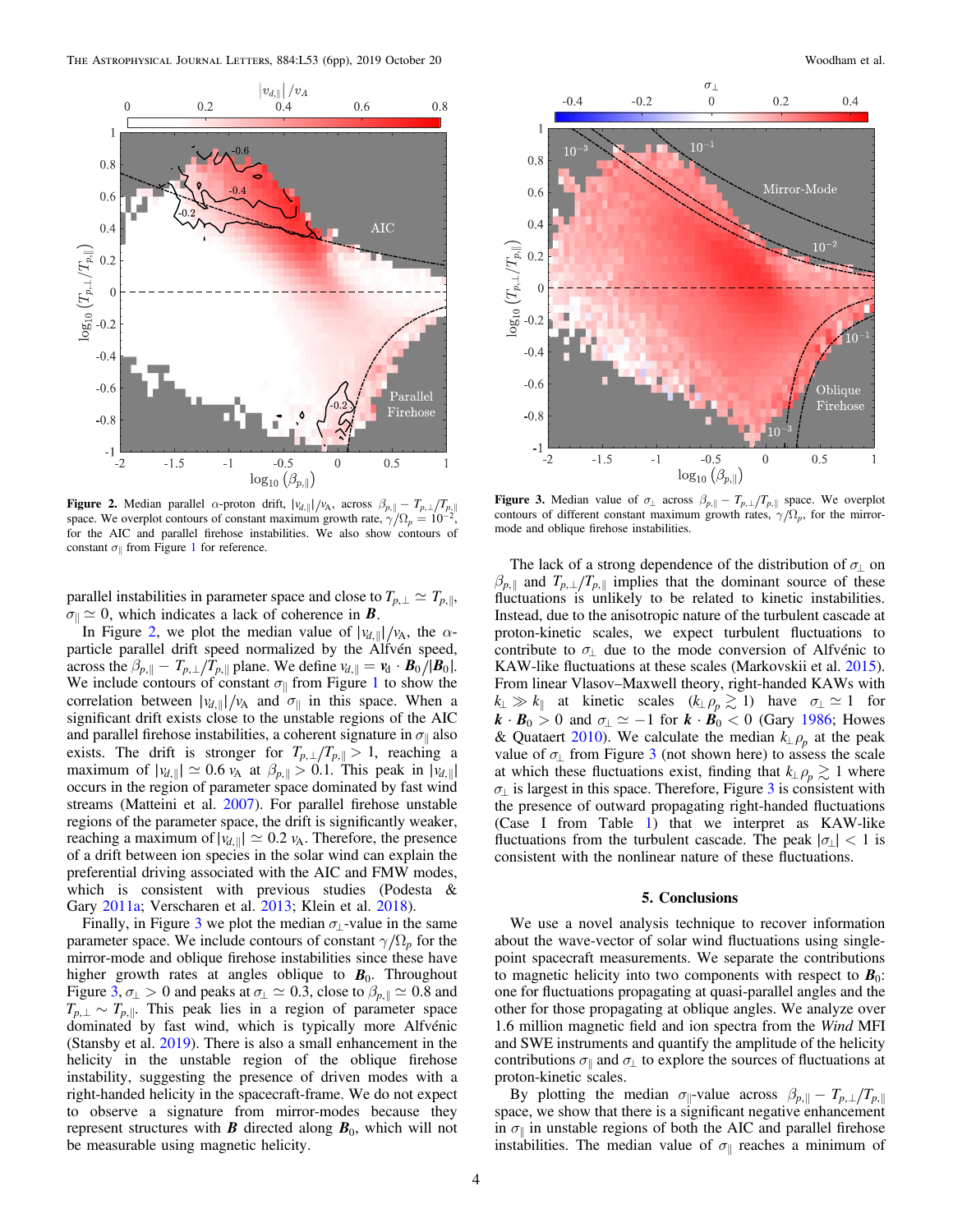<span id="page-4-0"></span> $\sigma_{\parallel} \simeq -0.6$  at  $T_{p,\perp}/T_{p,\parallel} > 1$ . In the spacecraft-frame, these quasi-parallel propagating fluctuations are left-handed, consistent with left-handed AIC waves propagating anti-sunward for  $T_{p,\perp}/T_{p,\parallel} > 1$  and right-handed FMW waves propagating sunward in the plasma-frame for  $T_{p,\perp}/T_{p,\parallel} < 1$ . In regions of a negative enhancement in  $\sigma_{\parallel}$ , particularly for  $T_{p,\perp}/T_{p,\parallel} > 1$ , we also observe a substantial  $\alpha$ -particle drift with respect to the proton flow, consistent with predictions (Podesta & Gary [2011a](#page-5-0), [2011b](#page-5-0)). Elsewhere in  $\beta_{p, \parallel} - T_{p, \perp} / T_{p, \parallel}$  space,  $\sigma_{\parallel} \simeq 0$ , which indicates no coherence in *B*. This result suggests that fluctuations propagating quasi-parallel to  $B_0$  predominantly arise from ion instabilities, consistent with the background solar wind turbulence producing Alfvénic fluctuations with  $k_{\perp} \gg k_{\parallel}$ . These results show that instabilities are active and modes generated by them are common in the solar wind.

In addition, we show for the first time that  $\sigma_{\perp}$  is distributed throughout the entire parameter space occupied by the solar wind and peaks at  $\sigma_{\perp} \simeq 0.3$ . This peak occurs at  $T_{p,\perp} \simeq T_{p,\parallel}$ and  $\beta_{p,\parallel} \simeq 0.8$ , which is strongest in a region of  $\beta_{p, \parallel} - T_{p, \perp}/T_{p, \parallel}$  space dominated by fast wind, suggesting that these fluctuations are more Alfvénic. Since  $\sigma_{\perp} > 0$  and shows little dependence on  $\beta_{p, \parallel}$  and  $T_{p, \perp}/T_{p, \parallel}$ , this signature is consistent with anisotropic fluctuations from the turbulent cascade with significant  $k_{\perp}$  at proton-kinetic scales. While we interpret these fluctuations as KAW-like modes, we do not rule out that other nonlinear turbulent fluctuations or structures contribute to this helicity signal. We conjecture that these fluctuations are insensitive to proton temperature anisotropy and instability growth, in agreement with Klein & Howes (2015). Furthermore, since the unstable AIC and FMW modes do not appear to interact with the turbulent cascade, and there is no evidence of helicity from turbulent fluctuations with significant  $k_{\parallel}$ , we provide evidence for a very limited role of quasi-parallel propagating fluctuations in solar wind turbulence at proton-kinetic scales.

Our results provide evidence that the behavior of fluctuations at proton-kinetic scales is independent of the origin and macroscopic properties of the solar wind. For example, lefthanded AIC modes are generated in both fast and slow wind streams, depending only on the local properties of the plasma such as proton temperature anisotropy and the presence of  $\alpha$ particle differential flow. In addition, we find no evidence of a parallel-propagating contribution to the helicity from the turbulence cascade at these scales in the stable parameter regime. Any Alfvénic fluctuations from the cascade with a significant  $k_{\parallel}$  would produce a signature in Figure [1](#page-2-0) with a similar distribution to the right-handed signal in Figure [3.](#page-3-0) Therefore, we can rule out the existence of imbalanced fluctuations with  $k_{\parallel} \gtrsim k_{\perp}$  that are not created by instabilities. This result constrains theories of turbulence in the solar wind and their implications for energy transport and dissipation.

The method we employ here can be applied to *Parker Solar* Probe and Solar Orbiter data to explore the role of fluctuations at kinetic scales in the corona and their evolution with increasing heliocentric distance. This will help us to diagnose the source and nature of the fluctuations that are crucial for the acceleration and heating of the solar wind.

We thank Kris Klein for useful scientific discussions and Mike Stevens for assistance with the SWE Faraday cup data. Data from the Wind spacecraft are obtained from the SPDF website.<sup>10</sup> L.D.W. is funded by an STFC Studentship; D.V. is supported by STFC Ernest Rutherford Fellowship ST/ P003826/1; R.T.W. and C.J.O. are supported by the STFC consolidated grants to UCL/MSSL, ST/N000722/1 and ST/ S000240/1. B.L.A. is supported by NASA grant 80NSSC18K0986.

## ORCID iDs

Lloyd D. Woodha[m](https://orcid.org/0000-0003-2845-4250)  $\Phi$  [https:](https://orcid.org/0000-0003-2845-4250)//orcid.org/[0000-0003-](https://orcid.org/0000-0003-2845-4250) [2845-4250](https://orcid.org/0000-0003-2845-4250)

Robert T. Wick[s](https://orcid.org/0000-0002-0622-5302)  $\bullet$  [https:](https://orcid.org/0000-0002-0622-5302)//orcid.org/[0000-0002-0622-5302](https://orcid.org/0000-0002-0622-5302) Da[n](https://orcid.org/0000-0002-0497-1096)iel Verscharen  $\bullet$  [https:](https://orcid.org/0000-0002-0497-1096)//orcid.org/[0000-0002-0497-1096](https://orcid.org/0000-0002-0497-1096) Christopher J. Owe[n](https://orcid.org/0000-0002-5982-4667)  $\bullet$  [https:](https://orcid.org/0000-0002-5982-4667)//orcid.org/[0000-0002-](https://orcid.org/0000-0002-5982-4667) [5982-4667](https://orcid.org/0000-0002-5982-4667)

Bennett A. Maruca **[https:](https://orcid.org/0000-0002-2229-5618)//orcid.org/[0000-0002-2229-5618](https://orcid.org/0000-0002-2229-5618)** Benjamin L. Alterman **[https:](https://orcid.org/0000-0001-6673-3432)//orcid.org/[0000-0001-](https://orcid.org/0000-0001-6673-3432)** [6673-3432](https://orcid.org/0000-0001-6673-3432)

#### References

- Acuña, M. H., Ogilvie, K. W., Baker, D. N., et al. 1995, [SSRv,](https://doi.org/10.1007/BF00751323) [71, 5](https://ui.adsabs.harvard.edu/abs/1995SSRv...71....5A/abstract)
- Alexandrova, O., Chen, C. H. K., Sorriso-Valvo, L., Horbury, T. S., & Bale, S. D. 2013, [SSRv](https://doi.org/10.1007/s11214-013-0004-8), [178, 101](https://ui.adsabs.harvard.edu/abs/2013SSRv..178..101A/abstract)
- Alterman, B. L., Kasper, J. C., Stevens, M. L., & Koval, A. 2018, [ApJ](https://doi.org/10.3847/1538-4357/aad23f)[,](https://ui.adsabs.harvard.edu/abs/2018ApJ...864..112A/abstract) [864, 112](https://ui.adsabs.harvard.edu/abs/2018ApJ...864..112A/abstract)
- Bale, S. D., Kasper, J. C., Howes, G. G., et al. 2009, [PhRvL](https://doi.org/10.1103/PhysRevLett.103.211101), [103, 211101](https://ui.adsabs.harvard.edu/abs/2009PhRvL.103u1101B/abstract)
- Bale, S. D., Kellogg, P. J., Mozer, F. S., Horbury, T. S., & Reme, H. 2005, [PhRvL](https://doi.org/10.1103/PhysRevLett.94.215002), [94, 215002](https://ui.adsabs.harvard.edu/abs/2005PhRvL..94u5002B/abstract)
- Batchelor, G. K. 1970, The Theory of Homogenous Turbulence (Cambridge: Cambridge Univ. Press)
- Bourouaine, S., Verscharen, D., Chandran, B. D., Maruca, B. A., & Kasper, J. C. 2013, [ApJL,](https://doi.org/10.1088/2041-8205/777/1/L3) [777, L3](https://ui.adsabs.harvard.edu/abs/2013ApJ...777L...3B/abstract)
- Bruno, R., & Carbone, V. 2013, [LRSP,](https://doi.org/10.12942/lrsp-2013-2) [10, 2](https://ui.adsabs.harvard.edu/abs/2013LRSP...10....2B/abstract)
- Bruno, R., & Telloni, D. 2015, [ApJL](https://doi.org/10.1088/2041-8205/811/2/L17), [811, L17](https://ui.adsabs.harvard.edu/abs/2015ApJ...811L..17B/abstract)
- Chen, C. H. K. 2016, [JPlPh,](https://doi.org/10.1017/S0022377816001124) [82, 535820602](https://ui.adsabs.harvard.edu/abs/2016JPlPh..82f5302C/abstract)
- Chen, C. H. K., Horbury, T. S., Schekochihin, A. A., et al. 2010, [PhRvL,](https://doi.org/10.1103/PhysRevLett.104.255002) [104,](https://ui.adsabs.harvard.edu/abs/2010PhRvL.104y5002C/abstract) [255002](https://ui.adsabs.harvard.edu/abs/2010PhRvL.104y5002C/abstract)
- Chen, C. H. K., Klein, K. G., & Howes, G. G. 2019, [NatCo](https://doi.org/10.1038/s41467-019-08435-3), [10, 740](https://ui.adsabs.harvard.edu/abs/2019NatCo..10..740C/abstract)
- Chen, C. H. K., Mallet, A., Schekochihin, A. A., et al. 2012, [ApJ](https://doi.org/10.1088/0004-637X/758/2/120), [758, 120](https://ui.adsabs.harvard.edu/abs/2012ApJ...758..120C/abstract)
- Chen, C. H. K., Mallet, A., Yousef, T. A., Schekochihin, A. A., & Horbury, T. S. 2011, [MNRAS,](https://doi.org/10.1111/j.1365-2966.2011.18933.x) [415, 3219](https://ui.adsabs.harvard.edu/abs/2011MNRAS.415.3219C/abstract)
- Chew, G. F., Goldberger, M. L., & Low, F. E. 1956, [RSPSA,](https://doi.org/10.1098/rspa.1956.0116) [236, 112](https://ui.adsabs.harvard.edu/abs/1956RSPSA.236..112C/abstract) Gary, S. P. 1986, [JPlPh](https://doi.org/10.1017/S0022377800011442), [35, 431](https://ui.adsabs.harvard.edu/abs/1986JPlPh..35..431G/abstract)
- 
- Gary, S. P., Jian, L. K., Broiles, T. W., et al. 2015, [JGRA,](https://doi.org/10.1002/2015JA021935) [121, 30](https://ui.adsabs.harvard.edu/abs/2016JGRA..121...30G/abstract) He, J., Marsch, E., Tu, C. Y., Yao, S., & Tian, H. 2011, [ApJ,](https://doi.org/10.1088/0004-637X/731/2/85) [731, 85](https://ui.adsabs.harvard.edu/abs/2011ApJ...731...85H/abstract)
- He, J., Tu, C. Y., Marsch, E., & Yao, S. 2012a, [ApJL](https://doi.org/10.1088/2041-8205/745/1/L8), [745, L8](https://ui.adsabs.harvard.edu/abs/2012ApJ...745L...8H/abstract)
- He, J., Tu, C. Y., Marsch, E., & Yao, S. 2012b, [ApJ](https://doi.org/10.1088/0004-637X/749/1/86), [749, 86](https://ui.adsabs.harvard.edu/abs/2012ApJ...749...86H/abstract)
- He, J., Wang, L., Tu, C. Y., Marsch, E., & Zong, Q. 2015, [ApJ](https://doi.org/10.1088/2041-8205/800/2/L31), [800, L31](https://ui.adsabs.harvard.edu/abs/2015ApJ...800L..31H/abstract)
- Hellinger, P., Trávníček, P. M., Kasper, J. C., & Lazarus, A. J. 2006, [GeoRL](https://doi.org/10.1029/2006GL025925)[,](https://ui.adsabs.harvard.edu/abs/2006GeoRL..33.9101H/abstract) [33, L09101](https://ui.adsabs.harvard.edu/abs/2006GeoRL..33.9101H/abstract)
- Horbury, T. S., Forman, M. A., & Oughton, S. 2008, [PhRvL,](https://doi.org/10.1103/PhysRevLett.101.175005) [101, 175005](https://ui.adsabs.harvard.edu/abs/2008PhRvL.101q5005H/abstract)
- Horbury, T. S., Wicks, R. T., & Chen, C. H. K. 2012, [SSRv,](https://doi.org/10.1007/s11214-011-9821-9) [172, 325](https://ui.adsabs.harvard.edu/abs/2012SSRv..172..325H/abstract)
- Howes, G. G., Dorland, W., Cowley, S. C., et al. 2008, [PhRvL,](https://doi.org/10.1103/PhysRevLett.100.065004) [100, 065004](https://ui.adsabs.harvard.edu/abs/2008PhRvL.100f5004H/abstract) Howes, G. G., & Quataert, E. 2010, [ApJL](https://doi.org/10.1088/2041-8205/709/1/L49), [709, L49](https://ui.adsabs.harvard.edu/abs/2010ApJ...709L..49H/abstract)
- Jian, L. K., Russell, C. T., Luhmann, J. G., et al. 2010, [JGRA,](https://doi.org/10.1029/2010JA015737) [115, A12115](https://ui.adsabs.harvard.edu/abs/2010JGRA..11512115J/abstract)
- Jian, L. K., Russell, C. T., Luhmann, J. G., et al. 2009, [ApJL](https://doi.org/10.1088/0004-637X/701/2/L105), [701, L105](https://ui.adsabs.harvard.edu/abs/2009ApJ...701L.105J/abstract)
- Jian, L. K., Wei, H. Y., Russell, C. T., et al. 2014, [ApJ,](https://doi.org/10.1088/0004-637X/786/2/123) [786, 123](https://ui.adsabs.harvard.edu/abs/2014ApJ...786..123J/abstract)
- Kasper, J. C., Lazarus, A. J., & Gary, S. P. 2002, [GeoRL](https://doi.org/10.1029/2002GL015128), [29, 1839](https://ui.adsabs.harvard.edu/abs/2002GeoRL..29.1839K/abstract)
- Kasper, J. C., Lazarus, A. J., & Gary, S. P. 2008, [PhRvL,](https://doi.org/10.1103/PhysRevLett.101.261103) [101, 261103](https://ui.adsabs.harvard.edu/abs/2008PhRvL.101z1103K/abstract)
- Kasper, J. C., Lazarus, A. J., Steinberg, J. T., Ogilvie, K. W., & Szabo, A. 2006, [JGRA](https://doi.org/10.1029/2005JA011442), [111, A03105](https://ui.adsabs.harvard.edu/abs/2006JGRA..111.3105K/abstract)
- Kasper, J. C., Maruca, B. A., Stevens, M. L., & Zaslavsky, A. 2013, [PhRvL](https://doi.org/10.1103/PhysRevLett.110.091102)[,](https://ui.adsabs.harvard.edu/abs/2013PhRvL.110i1102K/abstract) [110, 091102](https://ui.adsabs.harvard.edu/abs/2013PhRvL.110i1102K/abstract)
- Kasper, J. C., Klein, K. G., Weber, T., et al. 2017, [ApJ,](https://doi.org/10.3847/1538-4357/aa84b1) [849, 126](https://ui.adsabs.harvard.edu/abs/2017ApJ...849..126K/abstract)
- Klein, K. G., Alterman, B. L., Stevens, M. L., Vech, D., & Kasper, J. C. 2018, [PhRvL](https://doi.org/10.1103/PhysRevLett.120.205102), [120, 205102](https://ui.adsabs.harvard.edu/abs/2018PhRvL.120t5102K/abstract)
- Klein, K. G., & Howes, G. G. 2015, [PhPl,](https://doi.org/10.1063/1.4914933) [22, 032903](https://ui.adsabs.harvard.edu/abs/2015PhPl...22c2903K/abstract)

<sup>10</sup> http://[spdf.gsfc.nasa.gov](http://spdf.gsfc.nasa.gov)